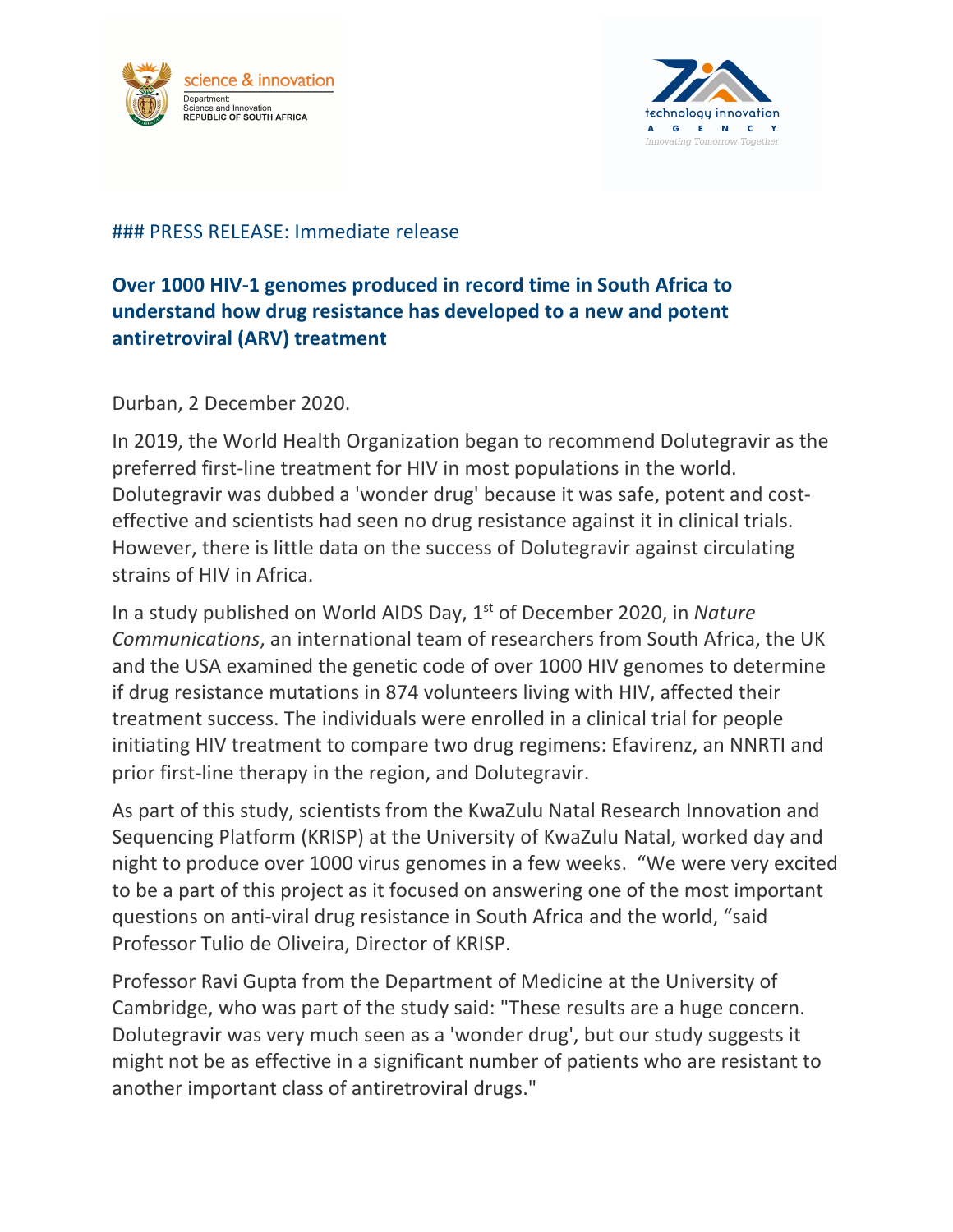The study showcased the capacity and expertise of local, high-throughput genomic research facilities, such as KRISP, to quickly produce and analyse the data needed to answer such important questions in the fight against the HIV epidemic. "This is one of the first times that such a large amount of data has been produced and analysed in such a short space of time on the African continent," said Professor de Oliveira. "The South African government has invested millions of rands to upscale genomic research and infrastructure in the country. It is great to see this investment starting to bear fruit," he added.

The goal of this study was to determine whether drug resistance to a previous therapy prior to starting treatment affected treatment success (suppression of the virus in the blood) over the first two years of therapy with both of these two regimens.

As expected, the presence of drug resistance substantially reduced the chances of treatment success in people taking Efavirenz, as a previous therapy. The trial showed that successfully suppressing the virus over 96-weeks in 65% of participants compared to 85% of non-resistant individuals. However, unexpectedly, the same pattern was true for individuals taking Dolutegravir-based treatments: 66% of those with Efavirenz resistance mutations remained suppressed over 96-weeeks compared to 84% of those without the mutations. These relationships held true after accounting for other factors, such as treatment adherence.

"We fully expected Efavirenz to be less effective among patients' HIV strains resistant to NNRTIs," said Dr Mark Siedner, faculty member at the Africa Health Research Institute in KwaZulu-Natal, South Africa and Massachusetts General Hospital in Boston, Massachusetts. "What took us completely by surprise was that Dolutegravir, a different class of drug which is generally effective in the face of drug resistance, would also be less effective in people with these resistant strains.

"We are working now to tease out if this was due to the virus or the participants, for instance, if people with resistance are less likely to take their pills regularly. Either way, if this pattern holds true, it could have far reaching impacts on our predictions of long-term treatment control for millions of people taking Dolutegravir in the region."

In addition to HIV-1, the genomic infrastructure at KRISP at UKZN is also being used to other pathogens that affect Africa, such as Hepatitis B and C and COVID-19. KRISP also used its genomics surveillance infrastructure produce thousands of